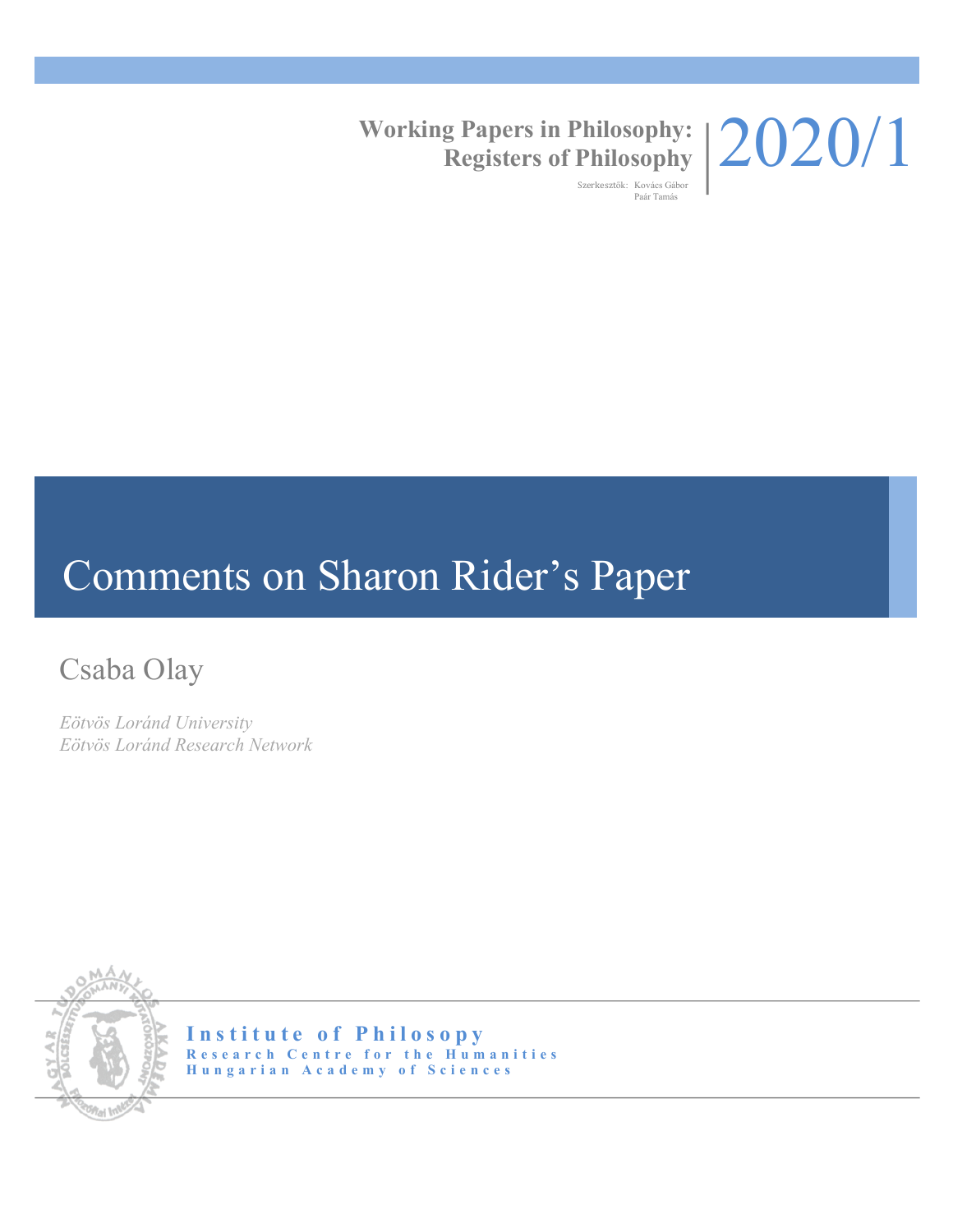#### **About the author**

**Csaba Olay** is currently professor and Head of Department of Modern and Contemporary Philosophy at Eötvös Loránd University (Budapest), he is researcher of the Eötvös Loránd Research Network, and President of the Committee of Philosophy (Hungarian Academy of Sciences). Having studied philosophy, mathematics, and physics at Eötvös Loránd University, he obtained his PhD in philosophy at University of Freiburg (Germany). He has been teaching at Eötvös Loránd University since 2001, where he was appointed as full professor in 2015.

His main research areas include 19-20th century continental philosophy, hermeneutics, Heidegger, Gadamer, Hannah Arendt, and Frankfurt School. He has published books and articles, among others *Hans-Georg Gadamer: Phänomenologie der ungegenständlichen Zusammenhänge* (Königshausen & Neumann 2007); (with Tamás Ullmann) *Kontinentális filozófia a XX. században* [Continental philosophy in XXth century]. (L'Harmattan 2011), and edited collections of essays in these fields, among others (with Jean-Claude Gens) *Charles Taylor - Interpretation, modernity, and identity. Charles Taylor – Interprétation, modernité et identité*. (Le Cercle herméneutique 2014).

#### **Abstract**

My comments try first to identify the core problem of Sharon Rider's paper, and discern then some bundles of questions. Rider's main objective is to propose a profound analogy between philosophy and poetry/literature, and also between the ways how we should interpret them. She formulates the dilemma of whether philosophy is science or literature, and falls immediately on the literature horn of the dilemma which seems to be somewhat simplified. Furthermore, Rider doesn't develop in detail why philosophy could not be science, she only mentions in another context the self-reflectivity of philosophy, although arguments in favor of the contrary position abound. In addition, she claims that form and content are inseparable in philosophy, but it is hard to see how the category of form can be applied to philosophical works in a similar sense as to literary works. Rider makes a too sharp distinction between two positions which can be characterized as follows: philosophy is either science, having proper methods, or philosophy is rather like poetry, having a singularity similar to artworks. If there is an intermediary position then it would be desirable to reserve it for philosophy.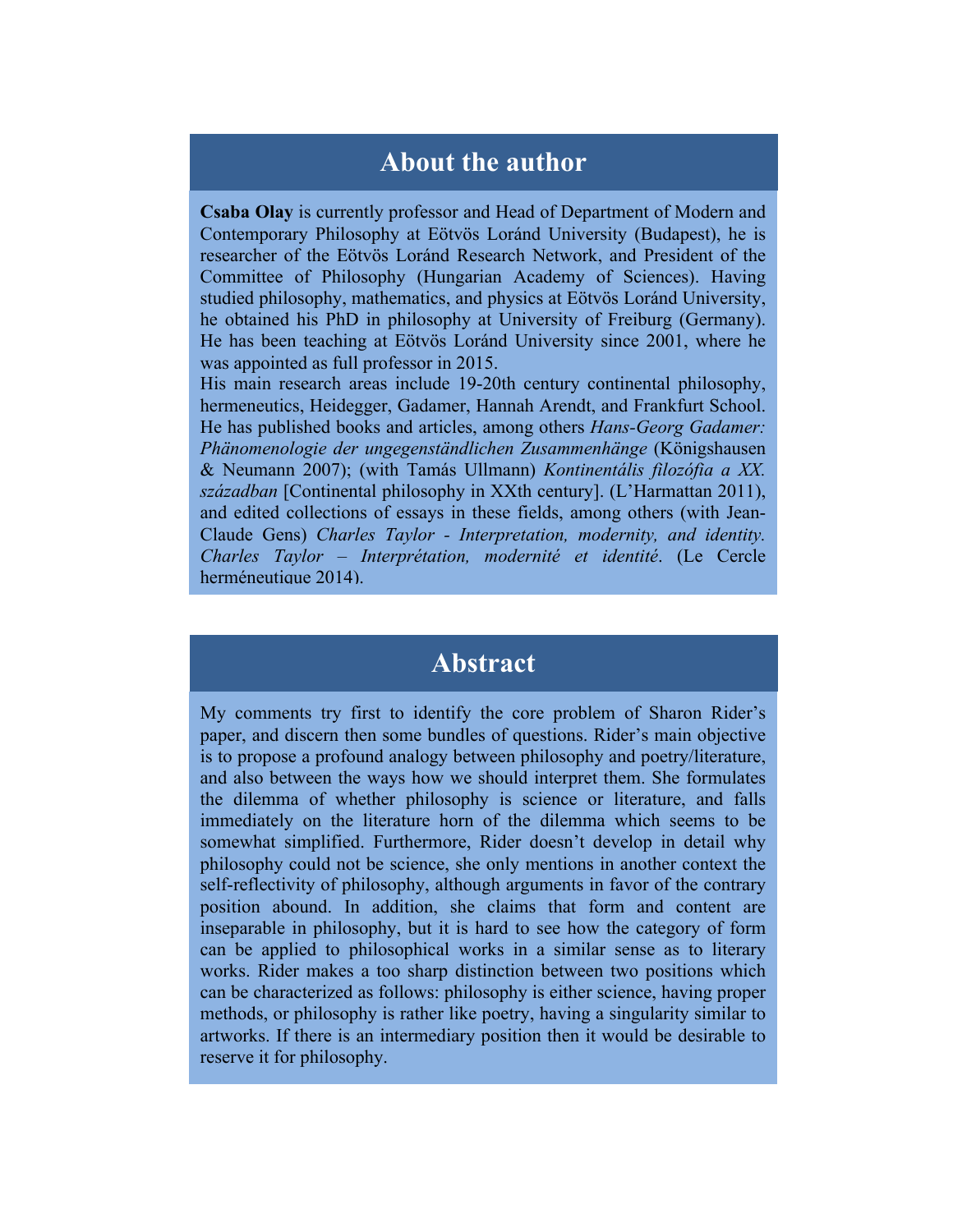#### **Csaba Olay:** *Comments on Sharon Rider's Paper* **<sup>1</sup>**

It is a great honor and a nice opportunity to make comments on Sharon Rider's interesting paper with the title "Unsettling Ideas and the Force of Style". In what follows I try first to identify the core problem of the paper, and I discern then some bundles of questions that will be addressed one after another. I'm particularly happy to comment on Sharon Rider's instructive ideas, since at some points I deeply agree, while at others I strongly don't.

The basic question of Sharon Rider's paper concerns the idea "that philosophy is, can or should be a special science", and this idea, she thinks, "is not proven on conceptual grounds […] and it is difficult to see how it could be." (p. 7) Taking this insight as a point of departure, Rider's main objective is to propose a profound analogy between philosophy and poetry/literature, and also between the ways how we should interpret them.

Let me begin with the first comment on Rider's negative insight or refusal of the scientific character of philosophy. Although I agree with her diagnosis to the extent that the scientific character of philosophy cannot be taken for granted, I think the question deserves further considerations and specifications. Rider's strategy is to formulate the dilemma of whether philosophy is science or literature, but then she immediately falls on the literature horn of the dilemma. In this form, the question seems to be somewhat simplified, and I don't see and miss a careful reflection of what is at stake with this problem. I would like to indicate briefly some aspects of this complex problem.

The rise of natural science as a powerful intellectual factor of modernity cannot be denied. Being a more ancient intellectual enterprise than natural science, it was an obvious possibility for modern philosophy to try integrating modern science and, more generally, the idea of science in itself. In various ways, we see this endeavour both in modern rationalism and empiricism. Taking modern natural science as a model of philosophy in a very broad sense means that knowledge will be conceived of as generally valid, experimentally or empirically justifiable propositions. Consequently, it is expected that philosophy should develop methods or methodologies able to deliver such results. In this manner, the suggestion easily arises that philosophy should be science or even a second-order science which supersedes usual science concerning rigor or fundamental character. Immanuel Kant, Edmund

<sup>&</sup>lt;sup>1</sup> This paper was presented at the conference "Registers of Philosophy V," April 13, 2019, Budapest, organized by the Institute of Philosophy of the Hungarian Academy of Sciences. The referenced work also appeared in our "Registers of Philosophy" series, see:

https://fi.btk.mta.hu/images/Working\_papers/2019\_04\_sharon\_rider\_unsettling\_ideas\_and\_the\_power\_of\_style. pdf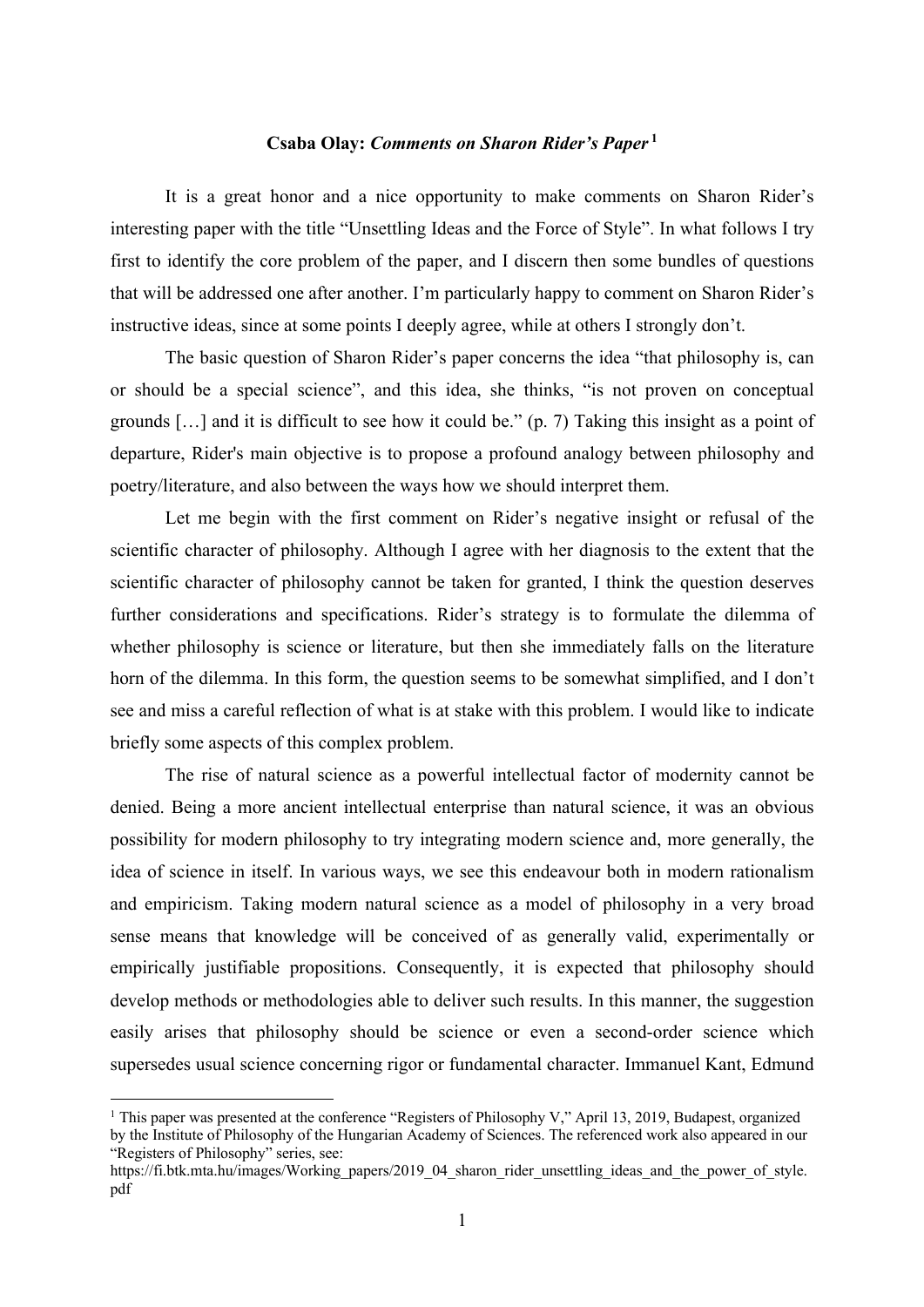Husserl, and David Hume represent such an understanding of philosophy, whereas the question can be delayed whether these authors are still today attractive in terms of this intention of their philosophical enterprise or not.

In parenthesis, I would like to mention that there is a financial aspect of the status of philosophy, too. With regard to financing, science is better off than humanities or social sciences which often appear to decision-makers as luxurious activities. We see in psychology an instructive example where there is an inner debate about where the discipline belongs to – whether it is a natural science or a part of the humanities –, and a clear advantage of the first option is the higher hopes to get financial support.

Sharon Rider doesn't develop in detail why philosophy could not be science, she only mentions in another context the self-reflectivity of philosophy. However, arguments in favor of this position abound. I see in addition to self-reflectivity at least two essential, traditional tasks of philosophy that can hardly fit a scientific layout of philosophy: first, the endeavor to grasp the world as a whole (totality), second, the relevance for life. Let us turn briefly to these points.

To begin with self-reflectivity, in Rider's view, it is the distinctive feature of philosophy. Philosophy, she says, is "discourse about discourse, or thinking about thinking" (p. 8). We could say that there is no real sense in the term "meta-philosophy" if self-reflection belongs to the enterprise of philosophy. In contrast to, for example, the possibility of metabiology, philosophy needs no meta-discipline external to herself. Now, the important question in our context might run as follows: what are, if any, the stylistic consequences of selfreflexivity? There seem to be no clear indications of how self-reflection should take place. Furthermore, with the rise of modern natural science, the problem becomes acute, since sciences have no clear form for reflexivity.

The second point is the attempt to contemplate the world as a whole. This intention contradicts to specialization as an essential feature of modern science. The specialized inquiry was not always a characteristic of science, e.g. in Galileo's times or for Leibniz. But at the latest from the 19<sup>th</sup> century on scientific research is taking place in a spiral of specialization which was famously described by Max Weber in his *Science as a Vocation* in 1917. In our context, it is important that specialization presupposes the division of intellectual labor and replaceability guaranteed by methodological verification. That scientific experiments should be repeatable secures for us that everyone arrives at the same results so that anyone represents every other human being in doing the scientific experience. It is clear that philosophy is of a different kind since there is no consensual, commonly acknowledged method to proceed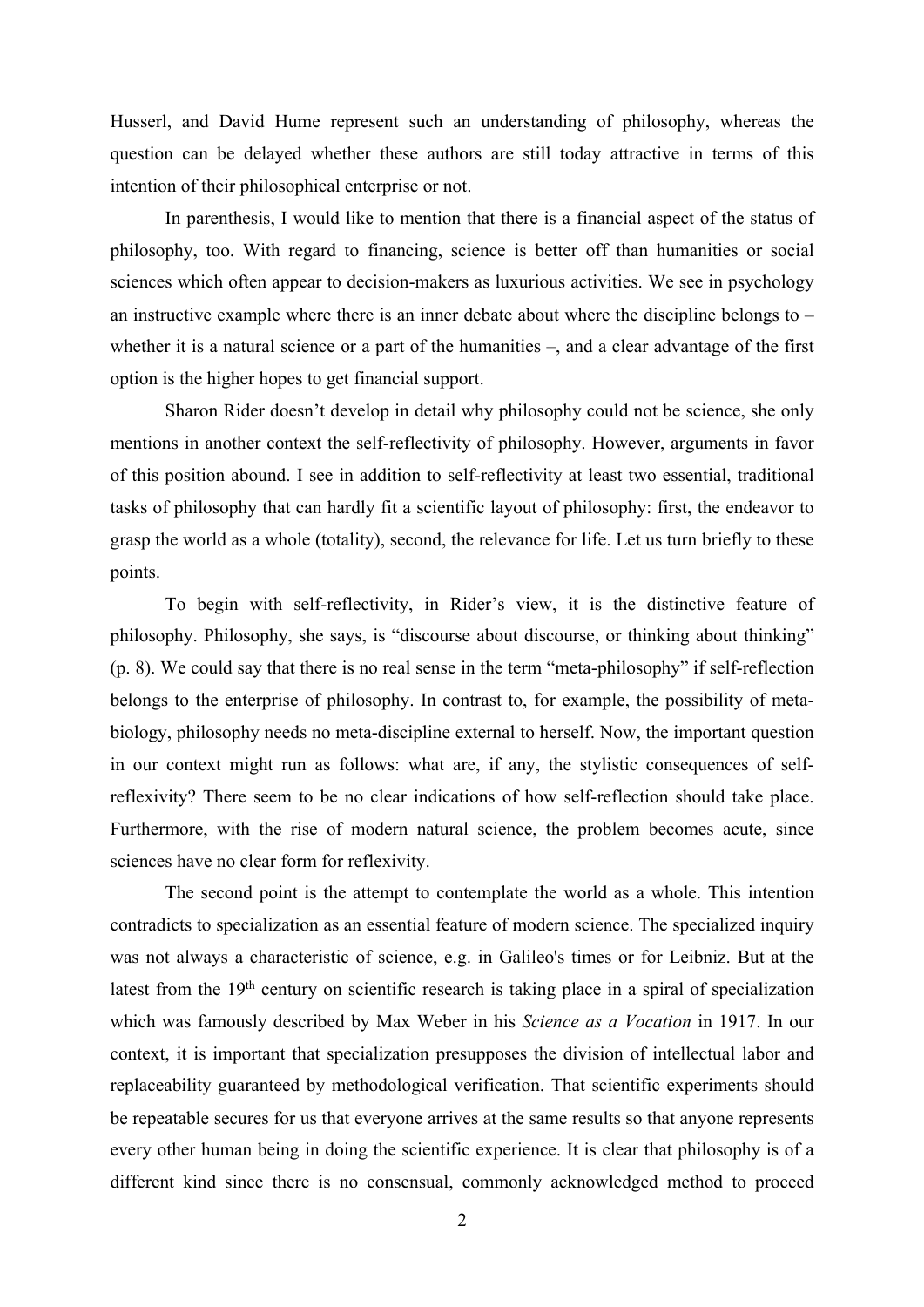along. Philosophy, as I would say, has never given up the pretension of accountability, but not in the sense of standardized justifiability or methodological verifiability. At this point, it has to be emphasized that if philosophy pretends to be accountable in a broad sense, then it is an argument against treating philosophical works as literary ones. This "rationality" of philosophy cannot and, I think, should not be renounced.

A further point can be clarified if we take into account that philosophy from the outset attempted to grasp the world as a whole or, to put it otherwise, the world as a totality. We can also say that philosophy doesn't discuss a special field; it is not a limited inquiry, but rather an account of the whole of human experience. The project and its particular difficulties can be illustrated by Aristotle's and Hegel's version. Aristotle develops three conceptions of a "first philosophy" (*proté philosophia*), one of which investigates beings as being. The global character of this research lies in its generality, as opposed to specific inquiries. As to Hegel, his dialectics is essentially a method to grasp totality: it is not only one point of view, rather the enumeration and systematization of all possible points of view which would be one-sided in themselves.

These two versions don't really show how the description of the world as a totality could be realized. From the perspective of specialized science, doubts could even be formulated whether the description of totality can be taken seriously at all under today's conditions. The situation, however, is not so simple what we can illustrate with two remarks. First, in many cases specialized scientific research is simply impossible because it is not possible to arrive at mathematically quantified analysis and description. In these fields of inquiry, we either remain silent or accept that our claims are basically disputable in terms of pluralistic methodologies. Secondly, and more importantly, we cannot always dispense with a totalizing perspective. Our life cannot be regarded as an uncoordinated sum of specialized performances. The task of leading our own life is inevitable, and it cannot be managed with specialized expertise. Human life is a web of aspects which needs an overall orientation, a totalizing look at the whole.

Having looked at these arguments which show that philosophy can hardly be a science, it is important to underline that these arguments don't give up the claim that philosophy should be a kind of description. Even if philosophy is not empirical, scientific research, it is somehow about the world and our life in the world.

Let's turn now to how Rider establishes the analogy between philosophy and literature. Somewhat surprisingly she claims that form and content are inseparable in philosophy, or in "works of thought" (p. 6). It is hard to see how the category of form can be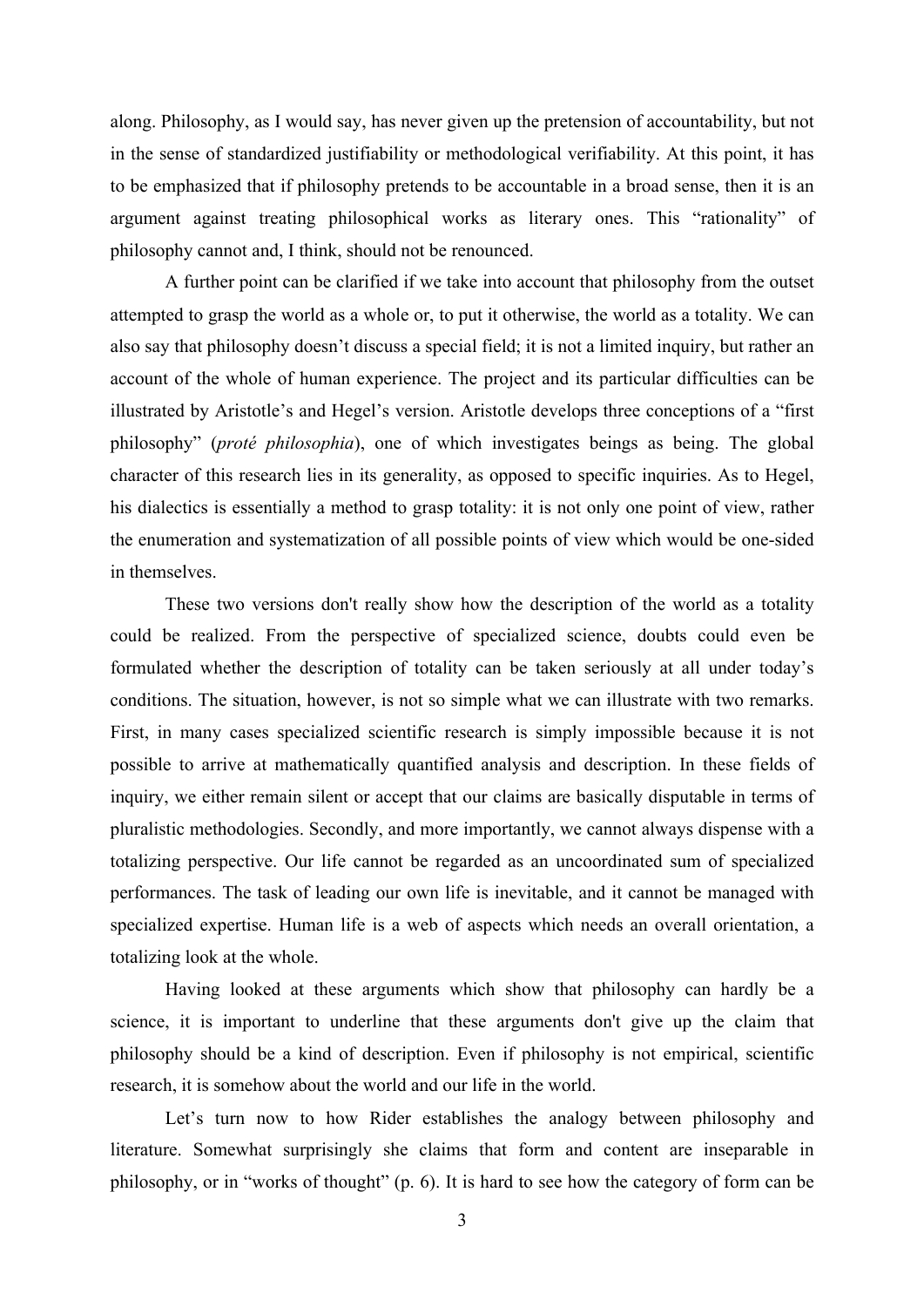applied to philosophical works in a similar sense as to literary works. Surely there are significant philosophical works with expressive or literary forms that convey certain insights. Plato's dialogues, Kierkegaard's complicated authorship, Nietzsche's Zarathustra are clear examples of meaningful forms. But this does not suggest such diversity and density of forms of expression which is characteristic of literature.

Rider puts forward the idea that "the true work of thought is actually thinking put on paper, rather than 'any mere statement about thinking, or any mere abstraction from thinking.'" This approach makes philosophy something essentially performative, where the performative character cannot be adequately captured by linguistic formulations. Even if it would be the case, the descriptive task of philosophy remains in the background. To put it otherwise, what seems to be missing from this description is the idea of philosophy as a search for truth – truth understood in a different manner than in poetry, truth as something we claim to give an account of. In general, it has not become really clear what philosophy would consist of. The comparison with literature, poetry, and sometimes with literary criticism doesn't help, in fact, to contour the enterprise philosophy.

There are two further points I would like to comment on. The first is the interpretative strategy to discern and to consider the "governing attitude" of a philosopher: "The 'governing attitude' of a work of philosophy is whatever it is that the philosopher in question 'has on his mind': his doubts, reservations, hesitations, uncertainty, confusions, concerns, perplexities and ways of dealing with these are all part of this, and their relation to one another is not that of a standard formula." (p. 6-7) Rider is right, for sure, that a philosopher cannot be reduced to a point of view or perspective; there can be more careful readings that try to develop deeper intentions of a thinker. A famous example is Fichte's approach to Kant. Even in Kant's case, his major objective was to set philosophy or metaphysics on the secure path of science with the help of the Copernican revolution. Today, we don't think that Kant's intention could have been realized, and even an interest in transcendental philosophy has other motivations.

The second point is the emphasis Rider put on close reading which she thinks to be more important than arguments. I would like to connect this requirement of attentiveness to a crucial point, to the openness towards philosophical works. Thinkers like Hans-Georg Gadamer or Walter Benjamin warn against prefabricated categories and interpretations which make real experiences impossible.

My last remark concerns the concept of style. In contrast to the promise of the title – "power of style" – Shannon Rider hasn't made clear what style would mean. We can, of course, take "style" as an overall term for the literary form, without any further specification.